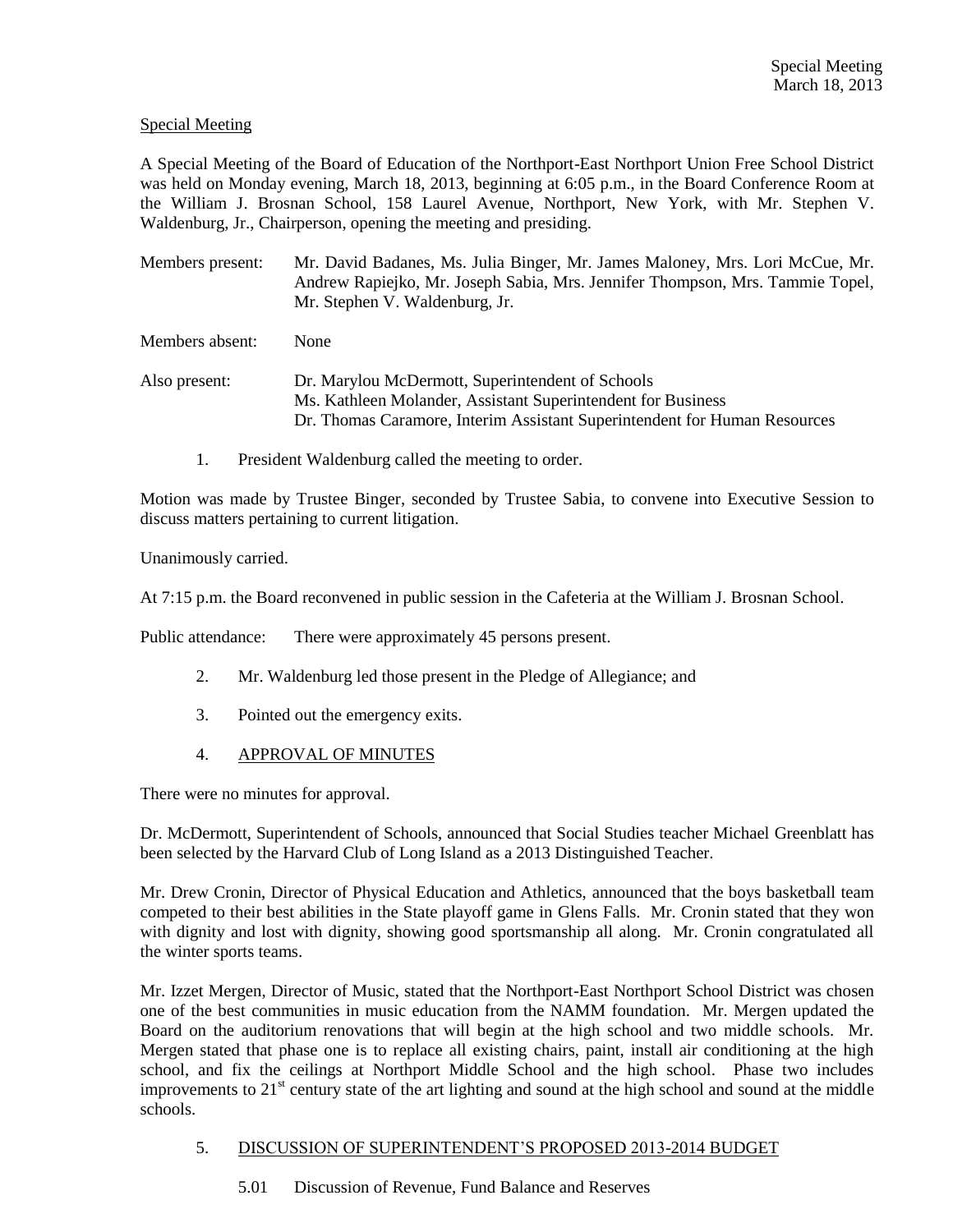Dr. McDermott stated that the benefits of long range financial planning are maintaining the District's financial stability by preventing spikes in tax levy and achieving a Moody's Aa2 rating. Conservative budget management has resulted in five consecutive years of operating surpluses and healthy reserve levels with ample financial flexibility. Dr. McDermott noted the District's challenges are the property tax cap, decline in full and assessed value and LIPA. Based on State Comptrollers formula indicating a district's level of financial stress, the Northport-East Northport School District is not in fiscal stress. Dr. McDermott reviewed the continued efforts to reduce costs including reducing personnel costs through attrition when possible, reducing overtime costs, negotiating increases in employee health benefit contributions, and refunding of Serial Bonds resulting in long term savings of \$2,500,000. The benefit to program and facilities including maintain program an staff including extracurricular activities and athletics, and continuing to expand capital projects.

Dr. McDermott stated that the projected 2013-2014 budget is \$156,934,893 resulting in a budget-to-budget increase of 1.94%, projected tax levy of 2.86% (the allowable levy limit is 3.43%), and an estimated tax rate of 3.07%. Superintendent McDermott reviewed the budget comparisons from 2012-2013 to 2013- 2014, the projected revenue for 2013-2014, the fund balance, use of restricted reserves, decrease of appropriations resulting from the refunding of Serial Bonds, and Capital Projects for the Board to consider.

Dr. McDermott stated that the District's high tax aid is down about \$500,000 in the Governor's proposed budget and that Senators Marcellino and Flanagan are working to get it restored.

Ms. Kathleen Molander, Assistant Superintendent of Business, stated that preliminary information received from Western Suffolk BOCES is that the District could lose approximately \$88,000, about 5% of grant money, due to sequestration and the following year may double to 10%.

There was Board discussion regarding staffing needs, high tax aid, sequestration, use of reserves, 4% unassigned fund, unanticipated revenue, assessed valuation, refunding of serial bonds, and budgeting for negotiations.

### 6. BOARD AND COMMUNITY DISCUSSION OF SUPERINTENDENT'S PROPOSED 2013-2014 BUDGET

- 6.01 Communications to the Board relating to the budget:
	- 6.01.1 E-mail from Mr. and Mrs. John Peters

Mr. and Mrs. Peters were not in attendance. President Waldenburg stated that their concerns were regarding increases in property taxes and urged the Board to control the budget increases to the 2% cap.

6.01.2 E-mail from Ms. Denise Summers Mumm

Stated that Board should explore the cost savings that would be achieved in closing a school, explore the possibility of making a full day kindergarten center and should dip into the 4% fund.

6.01.3 E-mail from Mr. Mark Graham

Mr. Graham was not in attendance. President Waldenburg stated that he is opposed to a tax increase above the 2% cap.

6.01.4 E-mail from Mr. Armand D'Accordo

Mr. D'Accordo stated that his letter speaks for itself.

6.02 Opportunity for public input regarding the school budget for 2013-2014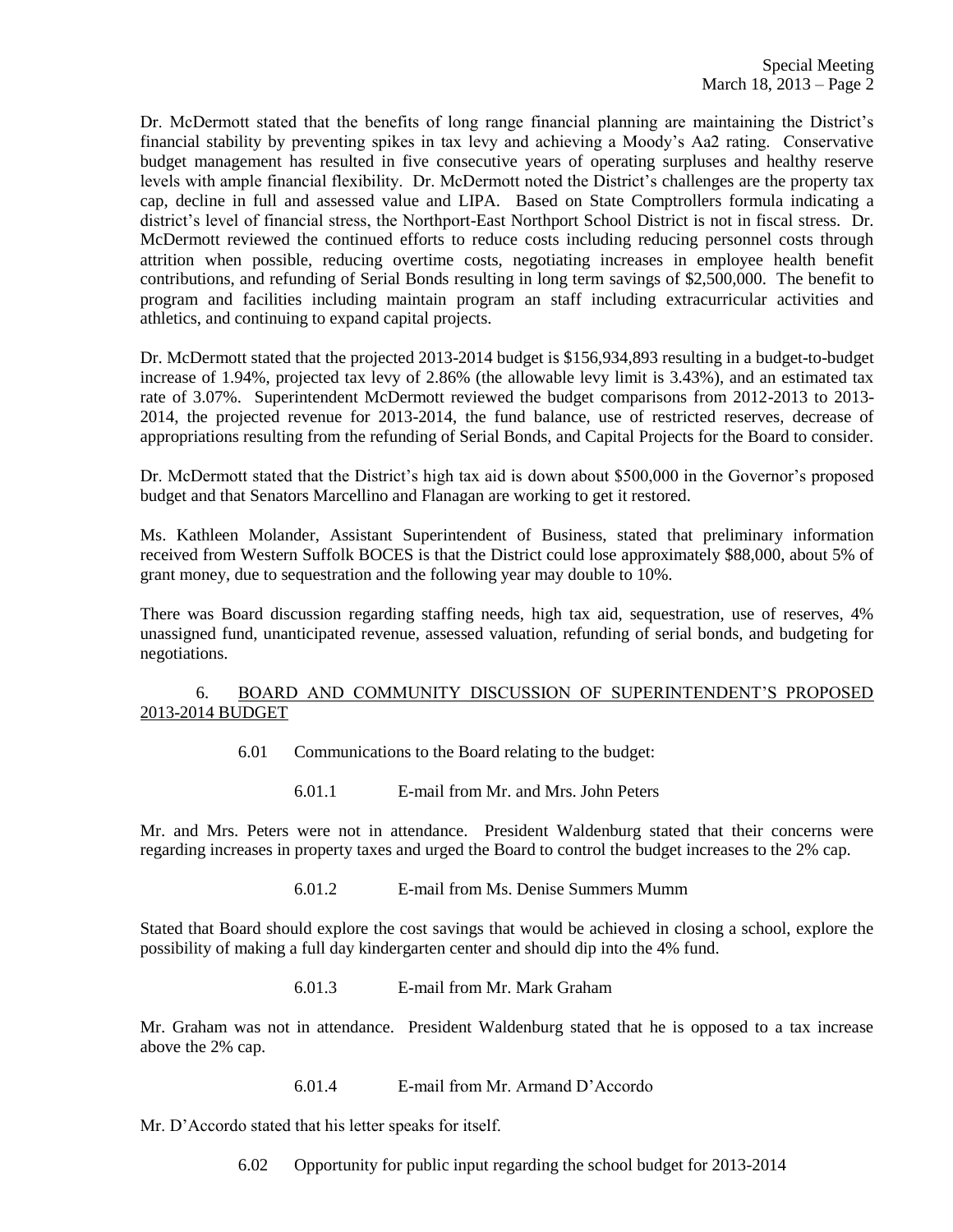| Name       | Comment                                                                                                                                                                 |  |  |
|------------|-------------------------------------------------------------------------------------------------------------------------------------------------------------------------|--|--|
| Karen Gray | Stated that she has four children in the District who participate in the summer                                                                                         |  |  |
| Parent     | reading and math program. Ms. Gray stated that on behalf of the children who have<br>taken advantage of the program with great success she is requesting that the Board |  |  |
|            |                                                                                                                                                                         |  |  |
|            | keep the program in the budget.                                                                                                                                         |  |  |

Dr. McDermott stated that the program is being modified and will be presented to the Board on April  $8<sup>th</sup>$ .

Nina Dorata Stated that there has been a decline in enrollment of 24% over the last five years and Resident that the Board should do an analysis on closing one or two elementary schools. Dr. Dorata stated that the District's financial statements have shown a spending surplus and that the district reserves are being underutilized. Dr. Dorata stated that it is long overdue for reconciliation between actual spending and budgeted spending and suggested that the District leave very little or not include negotiations money in the budget.

Ms. Kathleen Molander, Assistant Superintendent for Business, reviewed the proposed use of reserves in the 2013-2014 budget.

| Lisa Dimond<br>Parent        | Stated that she is very pleased that the District is able to maintain reserves for future<br>needs, expand capital projects, reduce overtime costs, maintain programs and staff,<br>maintain the District's financial stability and keep budget to budget increase under<br>2%. Mrs. Dimond also stated that she is concerned about statements concerning<br>closing of schools and the effect on students with special needs.                                                                  |  |
|------------------------------|-------------------------------------------------------------------------------------------------------------------------------------------------------------------------------------------------------------------------------------------------------------------------------------------------------------------------------------------------------------------------------------------------------------------------------------------------------------------------------------------------|--|
| Carl Litt<br>Resident        | Requested that the Board not re-prioritize, delete or shift capital improvement<br>projects in the District's five year plan and fund items which engineers and<br>consultants have assessed the District is in need of.                                                                                                                                                                                                                                                                        |  |
| Armand D'Accordo<br>Resident | Stated he is concerned over the District's budgeting practices by presenting the first<br>budget as a worst case scenario. Mr. D'Accordo stated that the District has under<br>spent an average of \$8 million from 2008-2009 to 2011-2012 and the practice of<br>cushioning the budget to keep taxes low takes away the power of the voters. Mr.<br>D'Accordo stated that it is time to actually cut the budget which will enable the tax<br>levy to be cut and return money to the taxpayers. |  |
| Carrie Pearlman<br>Parent    | Stated that she would like to see the budget reflect funds to increase security<br>measures at Dickinson Avenue School. Mrs. Pearlman also stated that she supports<br>the current budget and does not want to dip into the unassigned fund balance. She<br>would like the District to maintain class size and the current music program and<br>athletics.                                                                                                                                      |  |

Motion was made by Trustee Binger, seconded by Trustee Rapiejko, to approve all items under 7.

# 7. SUPERINTENDENT'S REPORT, GENERAL – FOR BOARD ACTION

7.01 Receiving for a second reading and adopting the following textbook:

| 7.01.1 | Food and Nutrition for You | International Foods, American   |
|--------|----------------------------|---------------------------------|
|        | Weixel & Wempen            | Regional Foods, Introduction to |
|        | Prentice Hall 2010         | Foods. World Cuisine            |
|        |                            | Grades 9-12                     |

Vote on Trustee Binger's motion to approve all items under 7. was unanimously carried.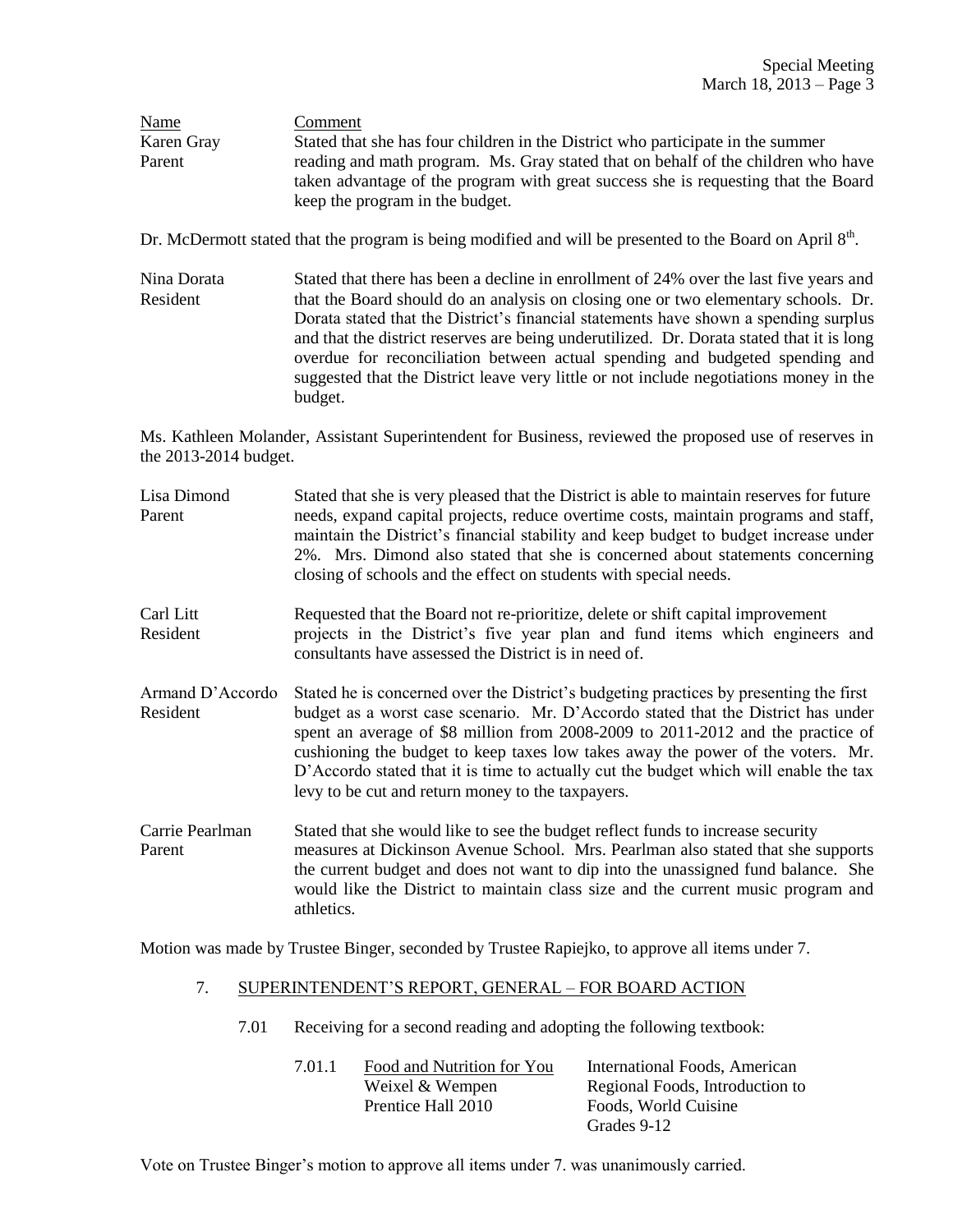Motion was made by Trustee Thompson, seconded by Trustee Maloney, to approve all items under 8., including Supplemental 8.13 (Resolution), 8.14 (Schedule A), 8.15 (Resolution), and 8.16 (Transfer of Funds)

# 8. SUPERINTENDENT'S REPORT, FINANCIAL – FOR BOARD ACTION

8.01 Approving the following resolution:

"BE IT RESOLVED, that in accordance with Board Policy and State Regulation, the Board of Education approve the appointment of Mr. Kenneth Ritzenberg to serve as Impartial Hearing Officer for the purpose of conducting an impartial hearing in accord with Policy 4321, Program for Students with Disabilities under IDEA"

8.02 Approving an Independent Contractor Agreement between the Board of Education of the Northport-East Northport Union Free School District and Mill Neck Interpreter Service

8.03 Approving the following resolution:

"BE IT RESOLVED, that the Board of Education hereby gratefully accepts a donation of \$12,870 from Northport-East Northport residents whose names are more fully set forth in the attached document, for the purpose of the Northport Middle School Sixth Grade trip to Medieval Times in Lyndhurst, New Jersey, Monday, May 13, 2013, and increase the 2012-2013 budget code A2110.4161.23.2902 by \$12,870 for this purpose.

BE IT RESOLVED, that the Board of Education hereby approves an increase in the revenue code A2705 of the 2012-2013 budget by \$12,870 with the understanding that this increase in revenue is the result of donations from Northport-East Northport residents."

8.04 Approving the following resolution;

Scholarship

"BE IT RESOLVED, that the Board of Education hereby gratefully accepts a donation of \$34,968 from the Northport Middle School Student Activity Account, for the purpose of students attending the trip to Greenkill Outdoor Education Center February 27, 2013 to March 1, 2013 and increase the 2012-2013 budget code A2110.4161.23.2902 by \$34,968 for this purpose.

BE IT RESOLVED, that the Board of Education hereby approves an increase in the revenue code A2705 of the 2012-2013 budget by \$34,968 with the understanding that this increase in revenue is the result of donations from the Northport Middle School Student Activity Account"

8.05 Receiving the following donations to the District:

8.05.1 \$200.00 from Jill and Eric Welch to the Geraldine Wolf Memorial

8.05.2 \$250.00 from Victoria Welch to the Geraldine Wolf Welch Memorial

Scholarship 8.05.3 \$25.00 from Daniel and Susan Torpey to the David Trachtenberg Memorial Scholarship

8.05.4 Four Ludwig Fiberglass Timpani Drums to Northport Middle School, twelve Plastic Trombones – two to each elementary school, and one snare drum to Ocean Avenue Elementary School, from In Harmony, value estimated by the donor to be approximately \$8,000.00

8.06 Approving the Monthly Revenue and Budget Status Report for the period July 1, 2011 – June 30, 2012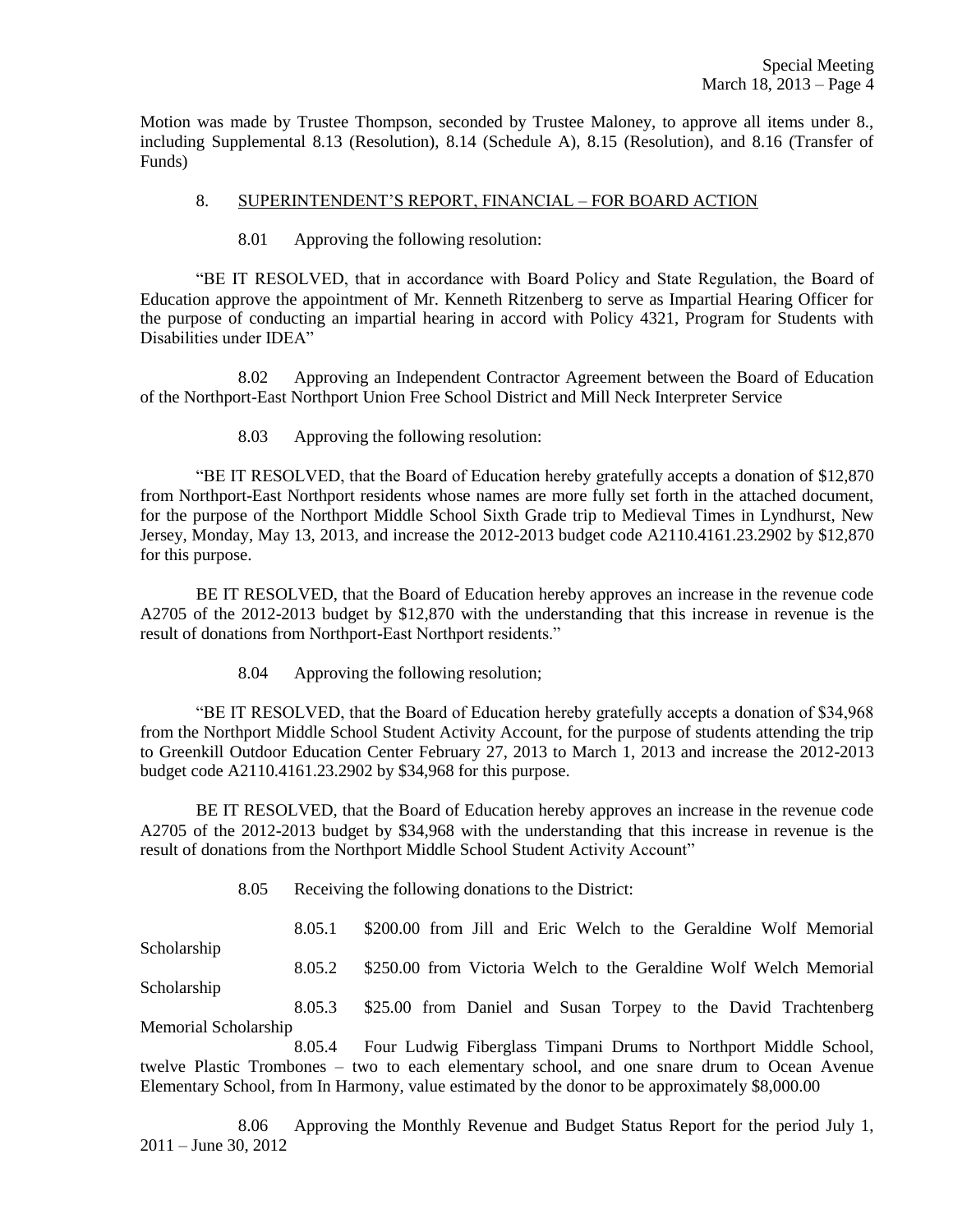8.07 Approving a Supplementary Education Services Agreement between the Northport-East Northport Union Free School District and Jungle Bob Enterprises Inc. (FAS)

8.08 Approving a Supplementary Education Services Agreement between the Northport-East Northport Union Free School District and Motivational Media (NMS)

8.09 Approving a Rider to Agreement between the Board of Education of the Northport-East Northport School District and Captain Bill's (ENMS)

8.10 Approving a Rider to Agreement between the Board of Education of the Northport-East Northport Union Free School District and Select Tours, Inc. (BAS)

8.11 Authorizing the Board President to sign contracts with the following school district to provide health services for Northport-East Northport students attending schools in that district during the 2012-2013 school year:

8.11.1 Huntington Union Free School District, twelve (12) students attending St. Patrick's School @ \$713.24, totaling \$8,558.88

8.12 Approving a Western Suffolk BOCES Model Schools Grant Application in the amount of \$1,000.00 to be used to enhance "Building Literacy through Digital Story Telling" lessons such as digital video recorder and/or iPads

8.13 Approving the following resolution:

"RESOLVED, that the Board of Education accept a donation of \$500 from Cablevision/Power to Learn Program to be used toward supplies for a social awareness/community service project "Empty Bowls" that will be completed by the Northport High School Art Club and increase the 2012-2013 budget code A2110.5030.30.2000 by \$500 for this purpose.

RESOLVED, that the Board of Education hereby approves an increase in the revenue code A2705 of the 2012-2013 budget by \$500 with the understanding that this increase in revenue is the result of a donation from Cablevision/Power to Learn Program"

8.14 Personnel Schedules, each dated March 18, 2013, and each attached and made part of the official minutes:

8.14.1 Schedule A – Certified Staff

President Waldenburg announced the appointment of Pasquale DeStefano as East Northport Middle School Principal, and the retirement of Bellerose Avenue Principal Barbara Falotico after 26 years and 8 months of service to the District.

8.15 Approving the following resolution:

"RESOLVED, that the Board of Education hereby approves an increase in the appropriation A1621.4010.30.7803 (Contract Services-Operations and Maintenance of Plant) of the 2012-2013 budget by \$18,793 with the understanding that this increase in appropriation is the result of unanticipated expenses associated with the repair of District property.

RESOLVED, that the Board of Education hereby approves an increase in the revenue code A2680 (Insurance Recovery) of the 2012-2013 budget by \$18,793 with the understanding that this increase in revenue is the result of insurance proceeds"